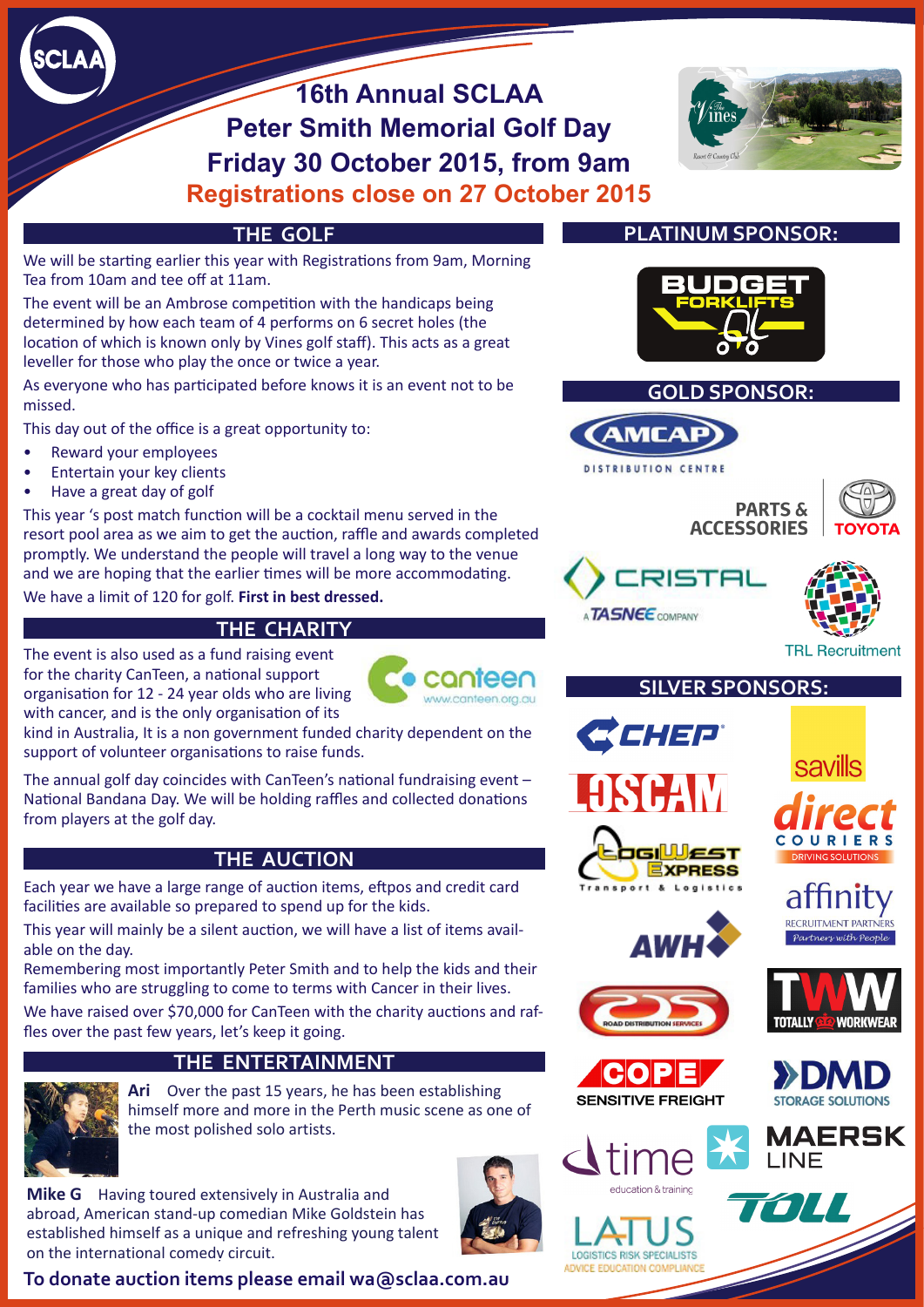**16th Annual SCLAA Peter Smith Memorial Golf Day Friday 30 October 2015, from 9am.**

## **SPECIAL OFFER FROM A SPONSOR**



ETWORK

**Need a handicap for social competition and corporate days?**

**Perth Golf Network has a special offer for all competitors in the SCLAA Golf Day.**

**Join the Perth Golf Network for \$199 (rrp \$249) and we will also donate \$50 to CanTeen for each player who joins up.**

**Fundraising on behalf of** 



*Perth Golf Network provides 17 competitions per week at 12 courses around the metro area.*

*Membership includes an official Golflink handicap, membership pack valued at \$300 and much more.*

> *For more information visit our website www.perthgolfnetwork.com.au*